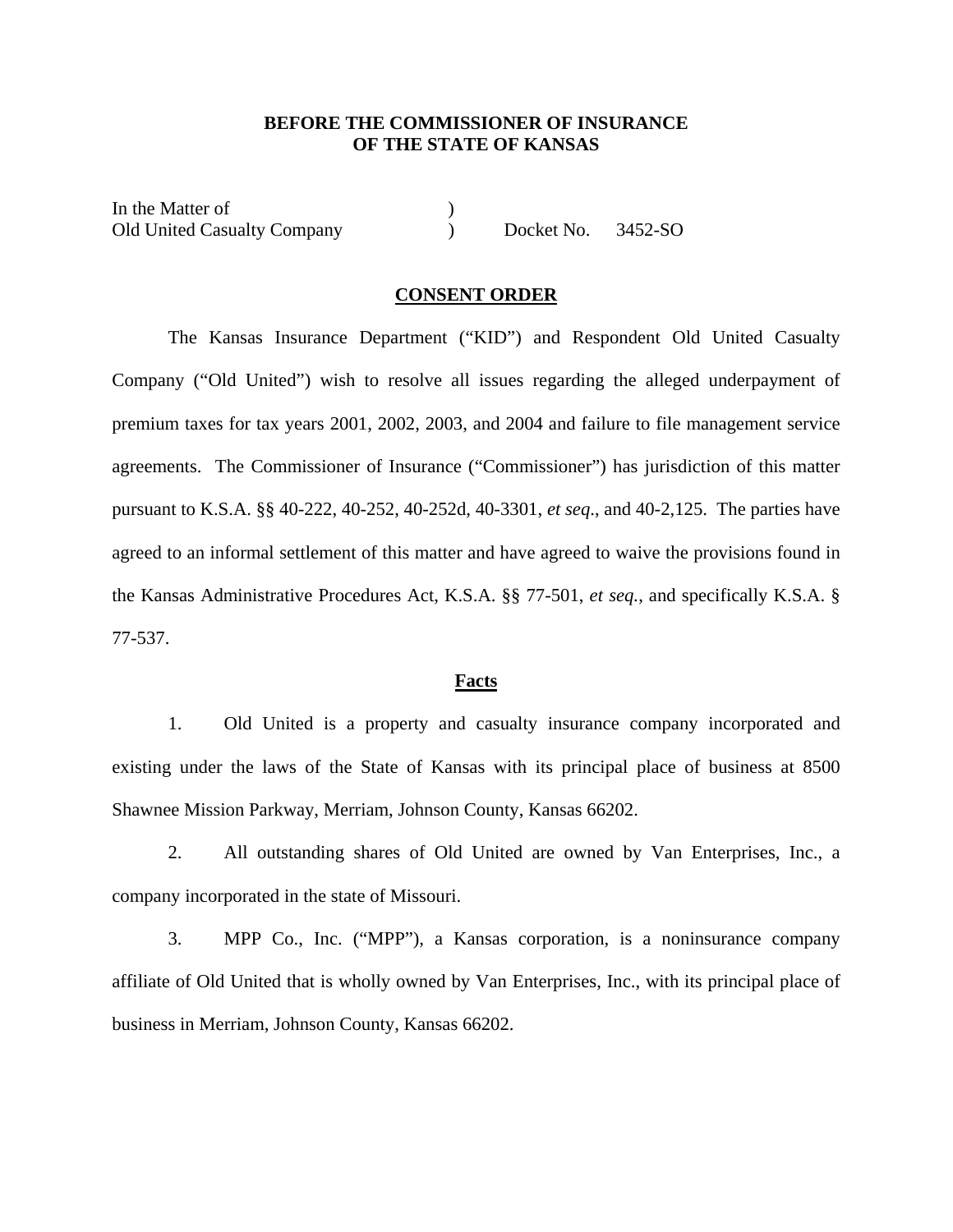4. MPP provides Old United with general supervisory services, accounting supervision, internal audit, tax preparation and planning services, underwriting, premium processing, claim servicing and marketing services under a Management Service Agreement. An amended copy of this agreement was filed with the KID on December 30, 2004 and was approved by the Commissioner on January 10, 2005.

5. V.T., Inc. ("V.T.") is a holding company that is a non-insurance company affiliate of Old United, with its principal place of business in Merriam, Johnson County, Kansas 66202. Both V.T. and Van Enterprises, Inc. are wholly owned by Cecil Van Tuyl. V.T. provides legal, accounting, auditing, human resources, and managerial support to Old United.

6. For tax years 2001 through 2004, Old United submitted Annual Premium Tax Statements to the KID that included an Employee Salary Credit based on salaries paid by MPP and V.T. in support of insurance company operations that were allocated to Old United.

7. Pursuant to K.S.A. § 40-222(a), the KID undertook an examination of Old United that was completed on December 11, 2003. A copy of the modified Report of examination was sent to Old United on December 9, 2004, and Old United submitted written rebuttals to the modified Report on December 16, 2004 and January 4, 2005.

8. On February 28, 2005, the Commissioner issued an order adopting the Report as of December 31, 2002 of Old United.

9. The Report contains a finding that Old United took improper Kansas salary credits on its 2001 and 2002 premium tax returns and underpaid its taxes for those years.

10. On May 3, 2005, the KID issued a Summary Order to Old United ordering it to pay over additional premium taxes for tax years 2001 and 2002 and to file all required

2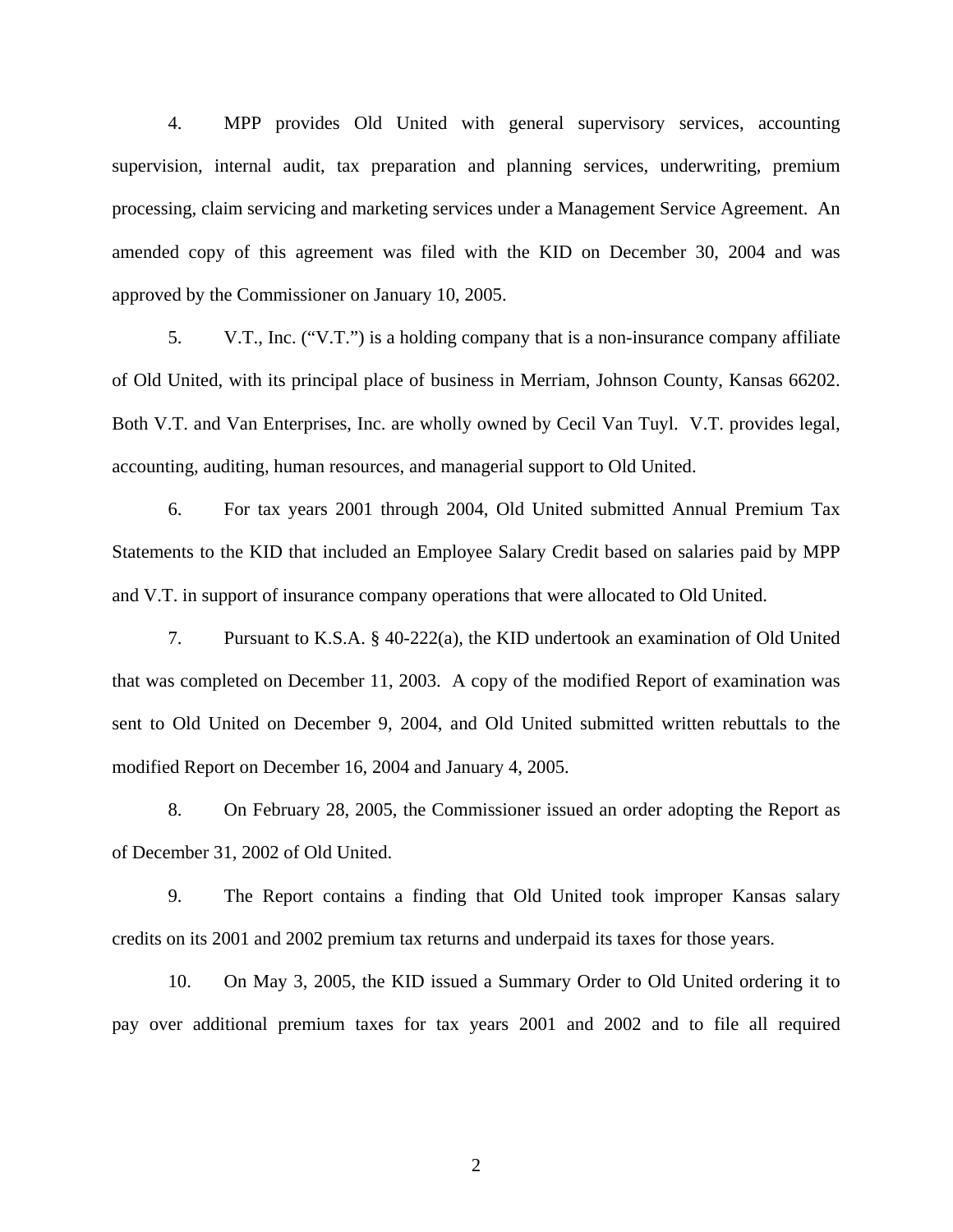agreements, records, or documentation to support its calculation of the Employee Salary Credit claimed in the Annual Premium Tax Statements.

11. The KID has recently undertaken another examination of Old United pursuant to K.S.A. § 40-222(a) and the examiner has raised similar concerns regarding the underpayment of premium taxes for tax years 2003 and 2004.

12. The parties have reached an agreement set forth in this Order to resolve these issues, including those set forth in the Summary Order, and to settle the manner of calculating an appropriate Employee Salary Credit that may be claimed by Old United on its Annual Premium Tax Statements.

**IT IS THEREFORE, BY THE COMMISSIONER OF INSURANCE, ORDERED THAT:** 

1. Old United shall submit amended Annual Premium Tax Statements to the Department along with payment of additional premium taxes due for tax years 2001, 2002, 2003, and 2004.

2. Old United may claim an Employee Salary Credit, as defined in K.S.A. § 40- 252d, on each of its Annual Premium Tax Statements for tax years 2001 through 2004, inclusive, based on 52.36% of the total amount of MPP's salaries. It is agreed that this percentage, 52.36%, shall continue to reflect an accurate allocation of MPP's salaries paid for "insurance company operations," as that term is defined in K.S.A. 40-252d, for tax years 2005, 2006 and 2007.

3. On or about January 1, 2008, and every three years thereafter, Old United and MPP will perform a "salary cost study" of the Kansas salaries paid by MPP during the prior calendar year to determine the amount of compensation paid for "insurance company operations"

3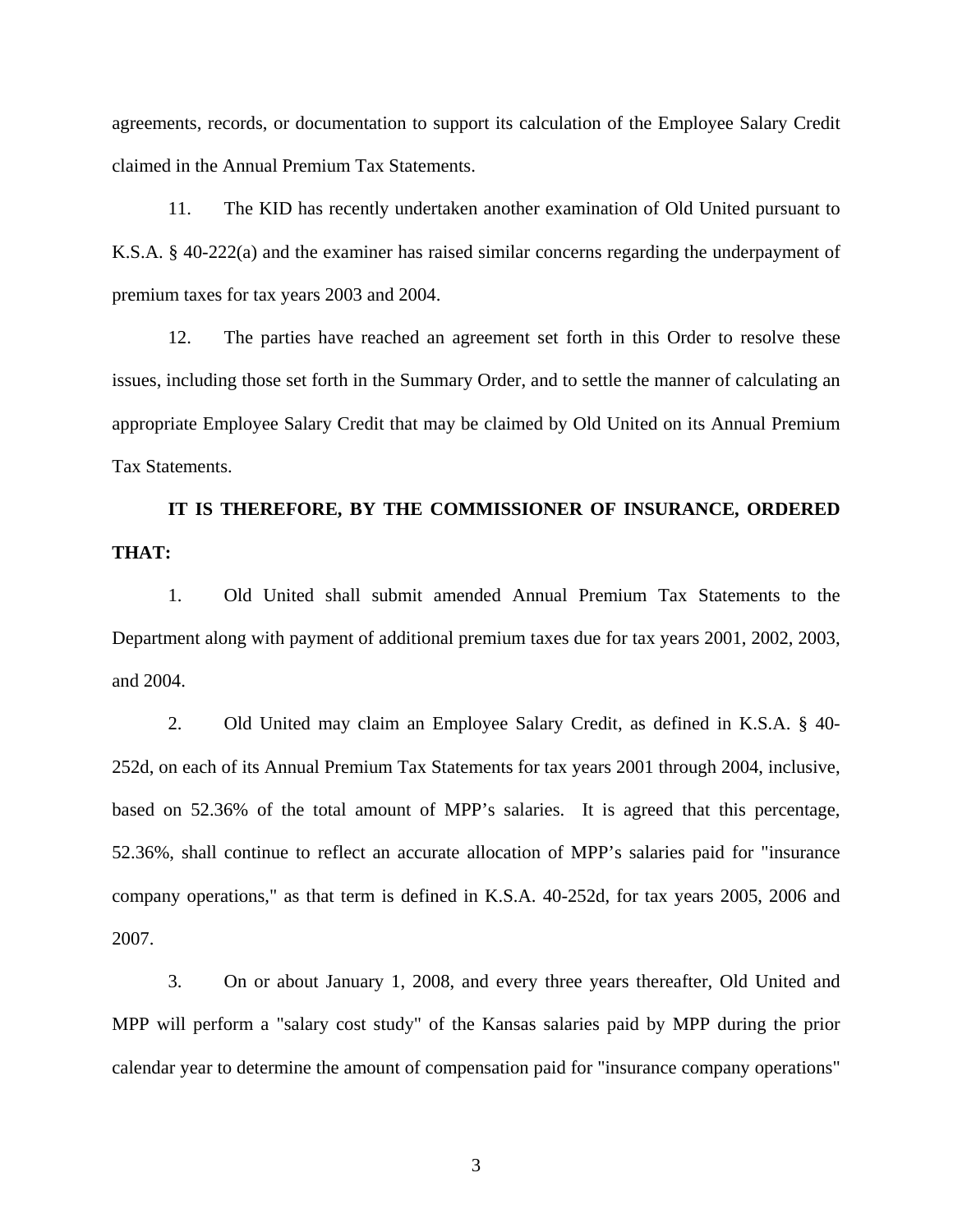to be allocated to Old United for purposes of determining the salary tax credit under K.S.A. § 40- 252d. The results of each study, including all records and documentation supporting such results, will be filed with KID by no later than March 1st of each year in which the study is conducted.

4. In addition to the Employee Salary Credit based on MPP's salaries for insurance company operations, Old United may also claim an Employee Salary Credit on its annual premium tax statements based on the amount of annual salary paid by V.T. to Daniel Mattox, Vice President of Old United, or his successor. Old United will provide sufficient documentation, as requested by KID, to support its report of this salary.

5. The amount of written premiums on the Annual Premium Tax Statements for tax years 2001 through 2004, inclusive, shall also be amended to include the claims portion of nocharge back amounts.

**IT IS SO ORDERED THIS \_9th\_ DAY OF NOVEMBER 2005, IN THE CITY OF TOPEKA, COUNTY OF SHAWNEE, STATE OF KANSAS.** 



\_/s/ Sandy Praeger\_\_\_\_\_\_\_\_\_\_\_\_\_\_\_\_\_\_\_\_\_ Sandy Praeger Commissioner of Insurance

 $BY:$  /s/ John Campbell John Campbell, General Counsel

OLD UNITED CASUALTY COMPANY

BY: \_/s/ Daniel K. Mattox\_

Title: \_/s/ <u>Vice-President</u>